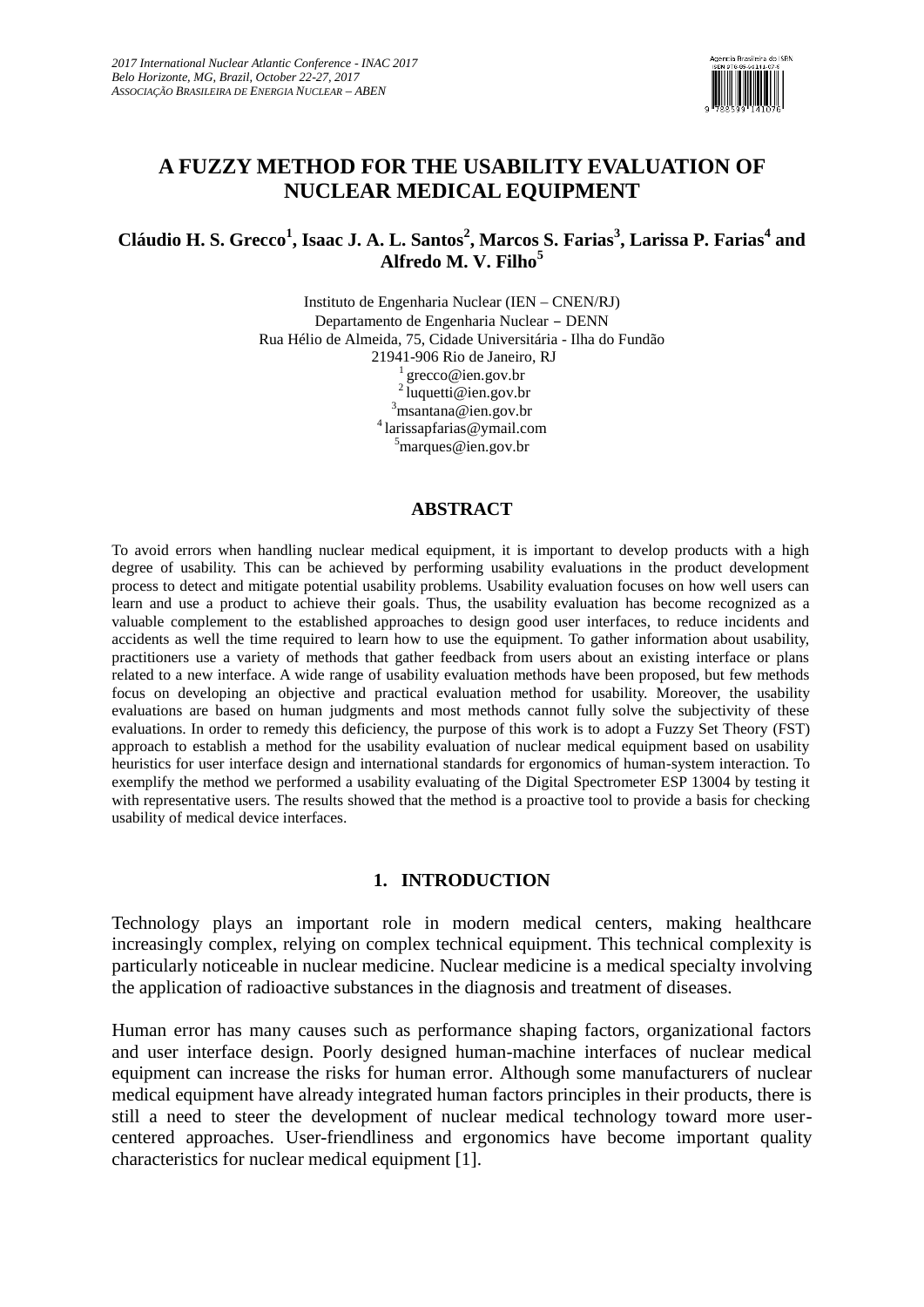The user interface is formed by presentations of information, data, controls and commands in computer screens. If all nuclear medical equipment had been designed with good user interfaces, incidents and accidents could be reduced as could the time required to learn how to use the equipment.

The usability evaluation of interfaces has as objective to prove that the functions and tasks placed for the users can be executed with safety. User interfaces must have high usability in order to create prerequisites for safe operation, installation, maintenance of nuclear medical equipment and increase the efficiency of the interaction operator system. Usability can be defined as the capacity of the system to allow users to carry out their tasks safely, effectively, efficiently and enjoyably [2][3].

To gather information about usability, practitioners use a variety of methods that gather feedback from users about an existing interface or plans related to a new interface. A wide range of usability evaluation methods have been proposed [2][4][5][6], but few methods focus on developing an objective and practical evaluation method for usability. Moreover, the usability evaluations are based on human judgments and most methods cannot fully solve the subjectivity of these evaluations. In order to remedy this deficiency, the purpose of this work is to adopt a Fuzzy Set Theory (FST) approach to establish a method for the usability evaluation of nuclear medical equipment based on usability heuristics for user interface design and international standards for ergonomics of human-system interaction. The FST, presented in Section 3, provides an appropriate logical-mathematical framework to deal with uncertainty and imprecision of reasoning processes and situations. We describe the use of the proposed method in the Digital Spectrometer ESP 13004 by usability testing it with representative users.

# **2. USABILITY EVALUATION METHODS**

Usability is a quality attribute that assesses how easy user interfaces are to use. The word "usability" also refers to methods for improving ease-of-use during the design process. According to the ISO 9241 standard [7], usability is defined as the product's attribute specifying the ease of use. It is described by the measure of effectiveness (can the goal of user be fully achieved), efficiency (what is the cost of achieving the goal), and satisfaction (which emotions, reactions are triggered in the user interaction with the device).

In the field of nuclear medical equipment, issues of usability have come to the fore, with the ultimate acceptance or rejection of systems such as records of patient radiation doses depending to a large extent on their degree of usability. Numerous studies have confirmed that the low usability of medical device interfaces has a significant impact on the growth of the use errors and it is a threat to patients [1].

Usability evaluation (UE) consists of methodologies for measuring the usability aspects of a system's user interface (UI) and identifying specific problems [5][8]. There are a variety of usability evaluation methods [2][4][5][6]. Certain methods use data from users, while others rely on usability experts. There are usability evaluation methods for all stages of design and development, from product definition to final design modifications. When choosing a method, consider cost, time constraints and appropriateness. The usability methods can be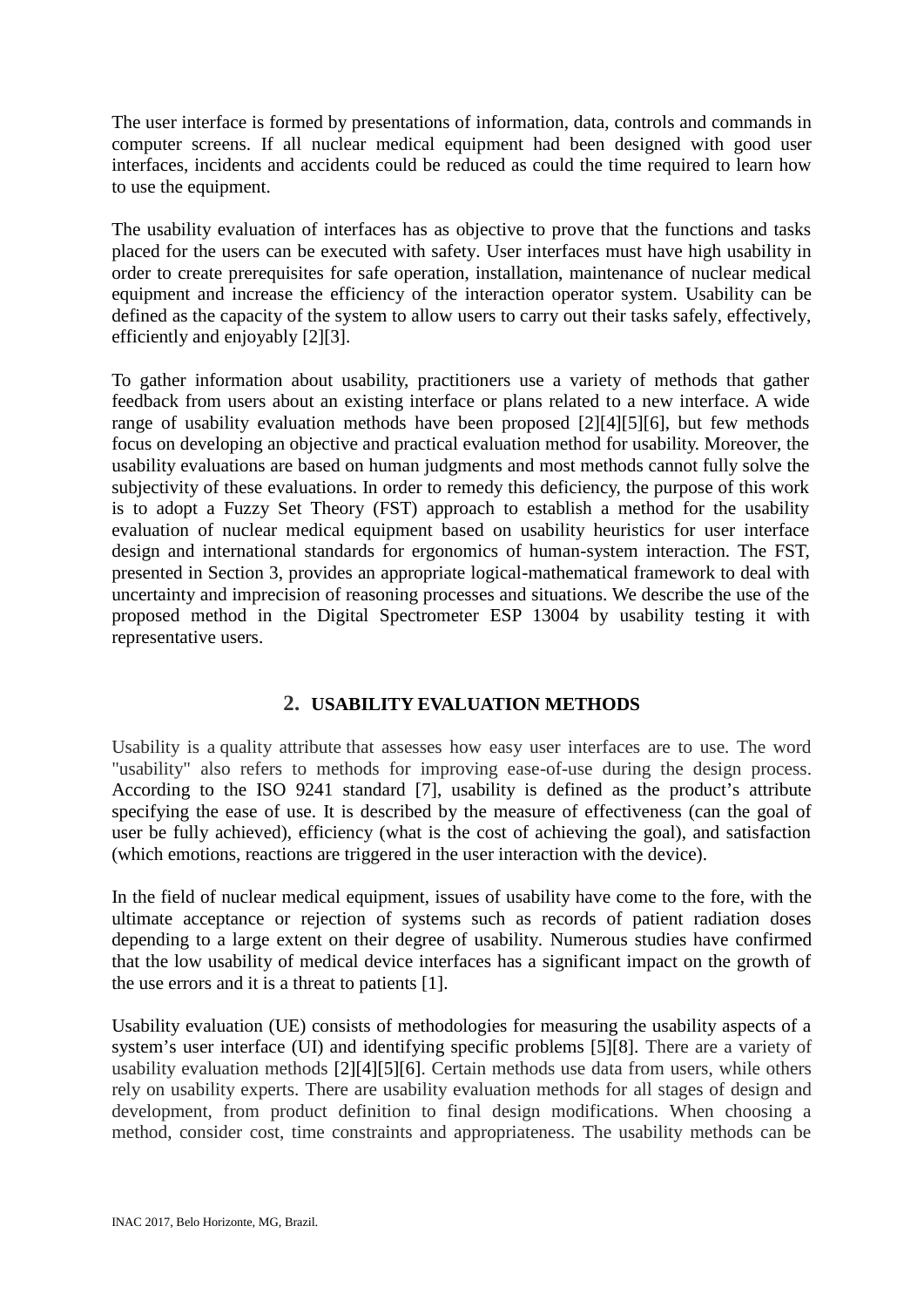further classified into the following categories: cognitive modeling methods, inquiry methods, prototyping methods, testing methods and inspection methods.

Cognitive modeling involves creating a computational model to estimate how long it takes people to perform a given task. Inquiry methods involve collecting qualitative data from users. Although the data collected is subjective, it provides valuable information on what the user wants. Prototyping methods are performed to obtain rapid feedback on the usability of prototypes. Instead of creating the complete final system, the designer may test different sections of the system, thus making several small models of each component of the system. Testing methods involve testing of subjects for the most quantitative data. Usually recorded on video, they provide task completion time and allow for observation of attitude. Inspection methods involve observation of users by an experimenter, or the testing and evaluation of a program by an expert reviewer. They provide more quantitative data as tasks. The inspection method most commonly used is the heuristic evaluation.

Heuristic evaluation is a usability method for finding and assessing usability problems in a user interface design as part of an iterative design process. This method was developed to aid in the design of computer user-interface design. It relies on expert reviewers to discover usability problems and then categorize and rate them by a set of principles (heuristics) [5]. Heuristic evaluation is widely used based on its cost-effectiveness. On the other hand, heuristic evaluation is a subjective and unstructured method. Heuristic evaluation is based on people's perceptions and it does not calculate the consistency among evaluators.

## **3. BASICS OF FUZZY LOGIC**

Fuzzy logic provides an appropriate logical-mathematical framework to handle problems with such characteristics [9], since: (1) it deals with uncertainty and imprecision of reasoning processes and situations; (2) it allows the modeling of the heuristic knowledge that cannot be described by traditional mathematical equations and; (3) it allows the computation of linguistic information.

Several studies show important reasons to use Fuzzy Set Theory (FST) [10][11][12]: reduction of human error, creation of expert knowledge and interpretation of large amount of vague data.

Fuzzy set theory (FST) is an extension of classical set theory where elements have degrees of membership. Let *X* be the universe of discourse and *x* a generic element of *X*, a fuzzy subset  $\tilde{A}$ , defined in  $X$ , is one set of the dual pairs (Eq. 1):

$$
\tilde{A} = \{ (x, \mu_{\tilde{A}}(x)) \mid x \in X \}
$$
 (1)

where  $\mu_{\tilde{A}}(x)$  is the membership function or membership grade x in A. The membership function associates to each element *x* of *X*, a real number  $\mu_{\tilde{A}}(x)$ , in the interval [0, 1].

An  $\alpha$ -cut or  $\alpha$ -level set of a fuzzy set  $\tilde{A} \subseteq X$  is an ordinary set  $\tilde{A} \subseteq X$ , such that (Eq. 2):

$$
\tilde{A}_{\alpha} = \{ \mu_{\tilde{A}}(x) \ge \alpha, \,\forall x \in X \}
$$
\n<sup>(2)</sup>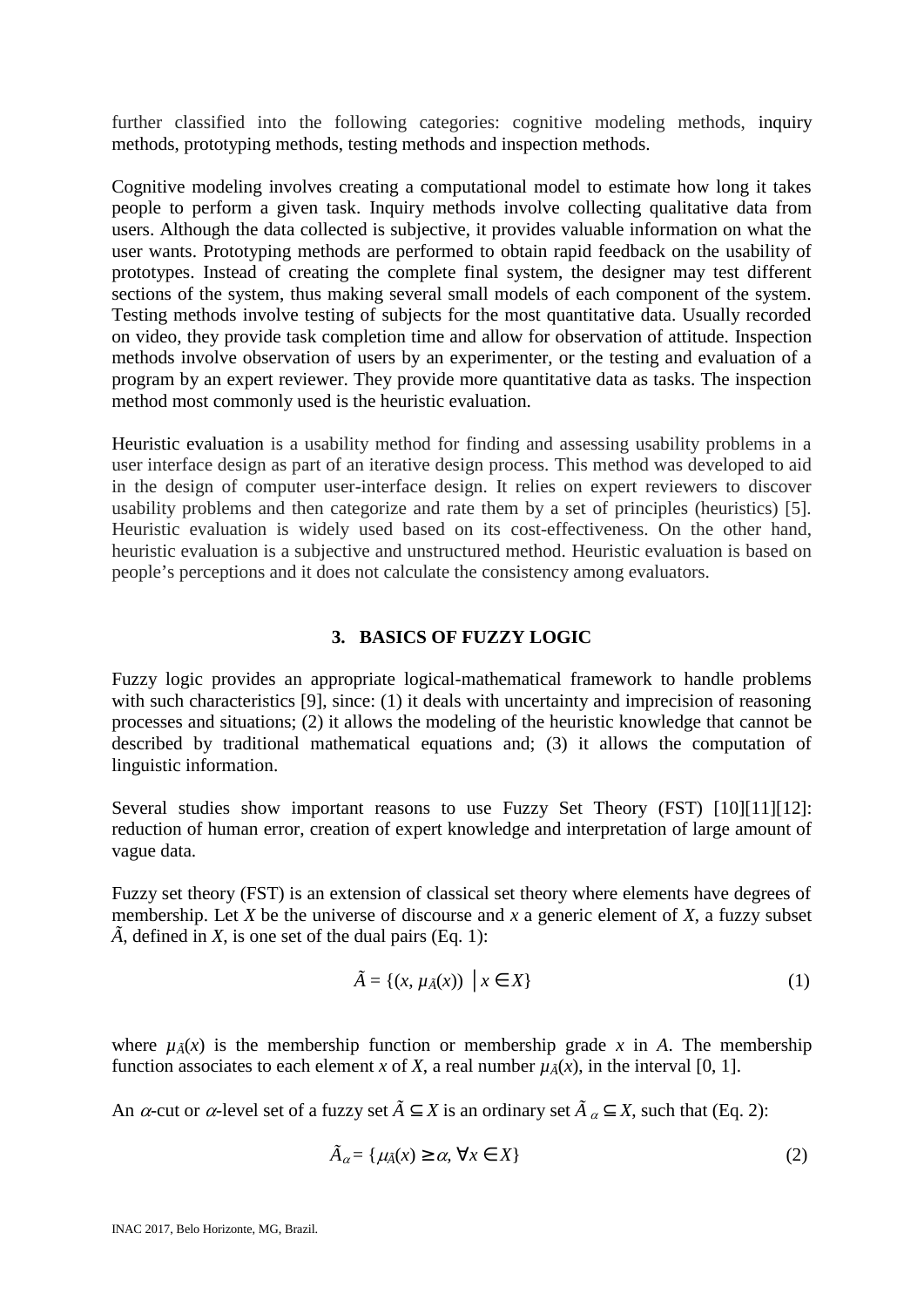A fuzzy number is a special fuzzy subset of real numbers. Its membership function is a continuous mapping from  $R$  (real line) to a closed interval [0, 1]. Among the various shapes of fuzzy number, the triangular fuzzy number is the most popular one. A triangular fuzzy number  $\tilde{A}$  can be denoted by  $(a, b, c)$  (Fig. 1) and its membership function is described in Eq. 3.



**Figure 1: Triangular fuzzy number.**

An important concept in fuzzy set theory is the concept of linguistic variables. A linguistic variable is a variable whose values are words or sentences in natural language, which can be represented as fuzzy sets.

# **4. FUZZY METHOD FOR THE USABILITY EVALUATION**

The fuzzy method for usability evaluation of nuclear medical equipment was structured according to the following steps:

- (1) Selection of ergonomic criteria;
- (2) Determination of an ideal usability pattern;
- (3) Evaluation of the actual usability level compared with the pattern.

# **4.1. Ergonomic criteria**

The set of ergonomic criteria used in this work consists of a list of 14 elementary criteria based on Nielsen's heuristics [5] and studies on usability engineering [6][7][13]. The Nielsen's criteria are called "heuristics" because they are more in the nature of rules of thumb than specific usability guidelines. The operationalization of an ergonomic criterion is called "metric". A metric denotes how the criterion is measured, whereas a criterion denotes something that one wishes to measure with the use of one or more metrics. The ergonomic criteria and the metrics are described in table 1.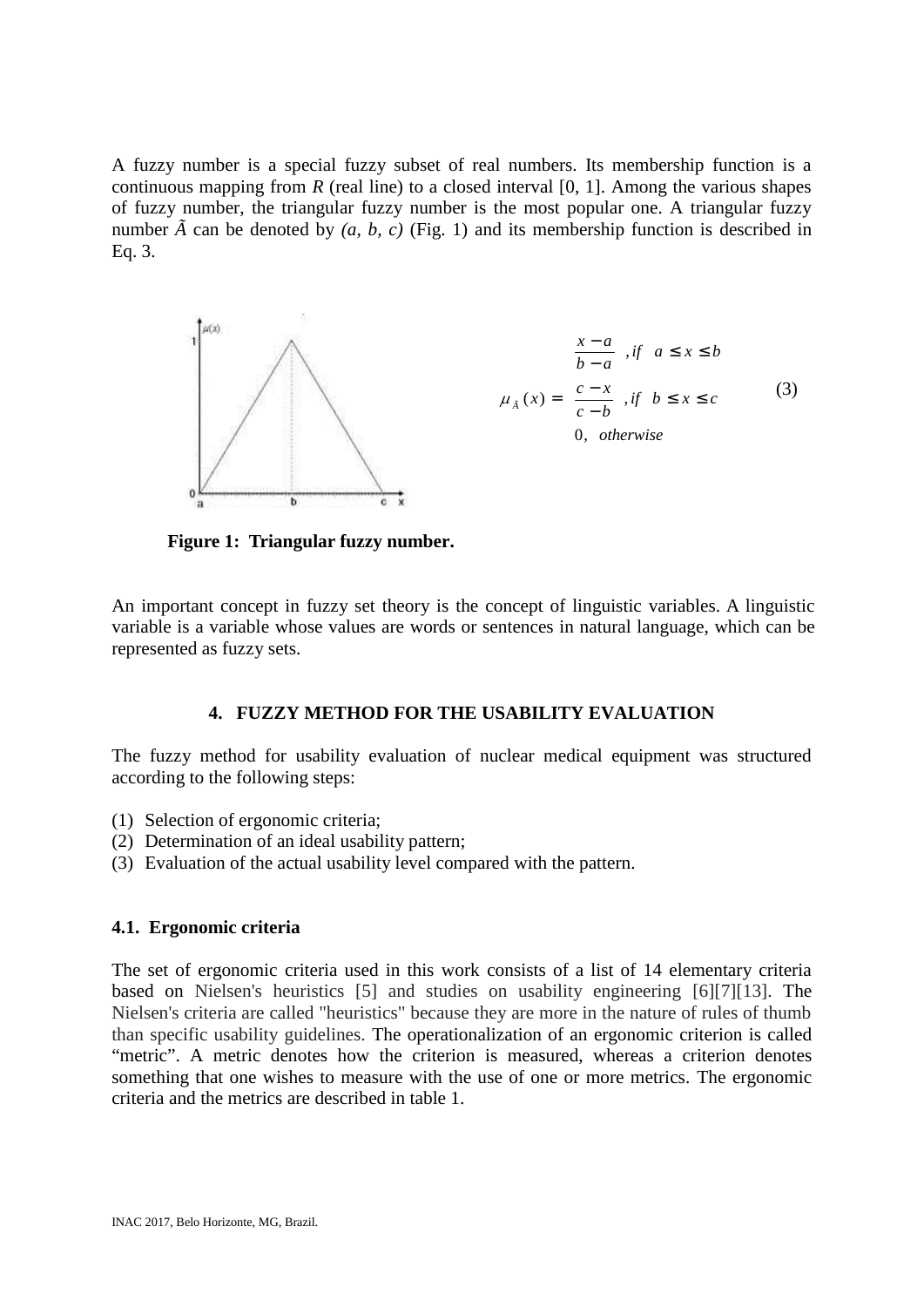|  | Table 1: Ergonomic criteria and metrics. |  |
|--|------------------------------------------|--|
|--|------------------------------------------|--|

| Ergonomic criteria             | <b>Metrics</b>                                                                   |
|--------------------------------|----------------------------------------------------------------------------------|
| 1. Action-effect consistency   | Interfaces should contain measurement units that are compatible with the         |
|                                | measured or input variables.                                                     |
| 2. Consistency and standards   | Users should not have to wonder whether different words, situations, or          |
|                                | actions mean the same thing.                                                     |
| 3. Aesthetic design            | The interfaces should present visual distinction of areas and fields that have   |
|                                | different functions.                                                             |
| 4. Visibility of system status | The system should always keep users informed about what is going on,             |
|                                | through appropriate feedback within reasonable time.                             |
| 5. Colors                      | The colors used in the interface should allow a suitable contrast when reading   |
|                                | functions, display and information.                                              |
| 6. Reading ability             | Texts and messages should contain font size, spacing, and positioning            |
|                                | appropriate for good on-screen reading.                                          |
| 7. Facilitation                | Formatting of the numerical data should facilitate the reading, without the      |
|                                | incidence of errors.                                                             |
| 8. Minimum actions             | Interfaces should contain a fast and simple way for navigation, minimizing the   |
|                                | number of steps and the time for the selection of an action.                     |
| 9. Information density         | Interfaces should not contain information which is irrelevant or rarely needed   |
|                                | to perform an action.                                                            |
| 10. User control and freedom   | Interfaces should give the user the freedom to browse and perform                |
|                                | actions. Users often choose system functions by mistake and will need a          |
|                                | clearly marked "emergency exit" to leave the unwanted state without having to    |
|                                | go through an extended dialogue.                                                 |
| 11. Help users recognize and   | Error messages should be expressed in plain language (no codes), and             |
| diagnose errors                | precisely indicate the problem.                                                  |
| 12. Protection against errors  | The interfaces should present adequate separation between selectable and         |
|                                | specific areas in order to minimize accidental actions.                          |
| 13. Homogeneity and            | The characteristics of the interfaces (formats, data input areas) should be      |
| coherence                      | maintained consistent from one interface to another.                             |
| 14. Meaning of the codes       | Titles of the interfaces should be distinct from each other, with identification |
|                                | of the icons using appropriate technical terms employed in the task.             |

# **4.2 Ideal usability pattern**

The second step of this fuzzy framework is to obtain from experts on evaluation of user interfaces and nuclear medical systems the degree of importance of each ergonomic criterion, so that a specific interface of nuclear medical equipment can be considered good and easy to use. This means that the degree of importance assigned to each criterion by the expert should show how the interface can achieve the maximum (ideal) usability level. Thus, this does not imply evaluation of the interface but the ideal usability that should be obtained.

This phase has the following steps:

*Calculation of experts' relative importance.* The relative importance of the expert was calculated on the basis of experts' attributes (experience, knowledge of usability). We used a questionnaire (Q) to identify the profile. Each questionnaire contains information of a single expert. The relative importance (RI) of expert  $E_i$  (i = 1, 2, 3,..., n) is a subset  $\mu_i(k) \in [0,1]$ defined by Eq. 4. Referring to Eq. 4, *tQi*, is the total score of expert *i*.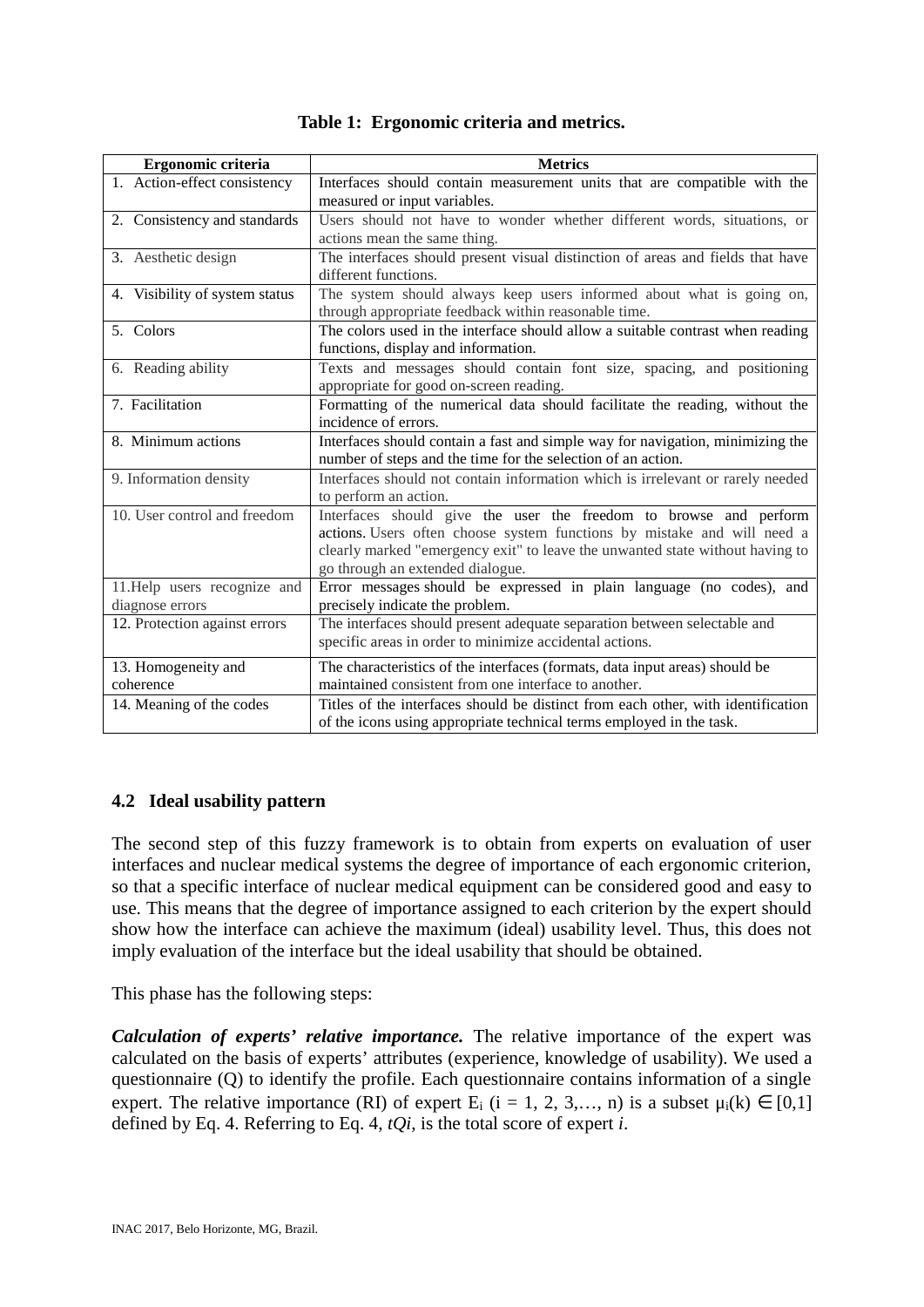$$
RI_i = \frac{tQ_i}{\sum_{i=1}^{n} tQ_i}
$$
 (4)

*Choice of linguistic terms and membership functions.* Each criterion can be seen as a linguistic variable, related to a linguistic terms set associated with membership functions. These linguistic terms are represented by triangular fuzzy numbers to represent the importance degree of each criterion (Fig. 2). It is suggested that the experts employ the linguistic terms, U (Unimportant), LI (Little Important), I (Important) and VI (Very Important) to evaluate the importance of each indicator.



**Figure 2: Membership functions**

*Aggregation of the fuzzy opinions.* The similarity aggregation method proposed by Hsu and Chen [14] is used to combine the experts' opinions which are represented by triangular fuzzy numbers. The agreement degree (AD) between expert Ei and expert Ei is determined by the proportion of intersection area to total area of the membership functions. The agreement degree (AD) is defined by Eq. 5.

$$
AD = \frac{\int_{x} (\min\{\mu_{\bar{N}_i}(x), \mu_{\bar{N}_j}(x)\} dx}{\int_{x} (\max\{\mu_{\bar{N}_i}(x), \mu_{\bar{N}_j}(x)\} dx}
$$
(5)

If two experts have the same estimates, then,  $AD = 1$ . In this case, the two experts' estimates are consistent, and then the agreement degree between them is one. If two experts have completely different estimates, the agreement degree is zero. If the initial estimates of some experts have no intersection, then we use the Delphi method to adjust the opinion of the experts and to get the common intersection at a fixed  $\alpha$ -cut [14]. The higher the percentage of overlap, the higher the agreement degree. After all the agreement degrees between the experts are calculated, we can construct an agreement matrix (AM), which give us insight into the agreement between the experts.

$$
AM = \begin{bmatrix} 1 & AD_{12} & \cdots & AD_{1j} & \cdots & AD_{1n} \\ \vdots & \vdots & & \vdots & \vdots \\ AD_{i1} & AD_{i2} & \cdots & AD_{ij} & \cdots & AD_{in} \\ \vdots & \vdots & & \vdots & \vdots \\ AD_{n1} & AD_{n2} & \cdots & AD_{nj} & \cdots & 1 \end{bmatrix}
$$
 (6)

The relative agreement (RA) of expert  $E_i$  (i = 1, 2, 3, ..., n) is given by Eq. 7.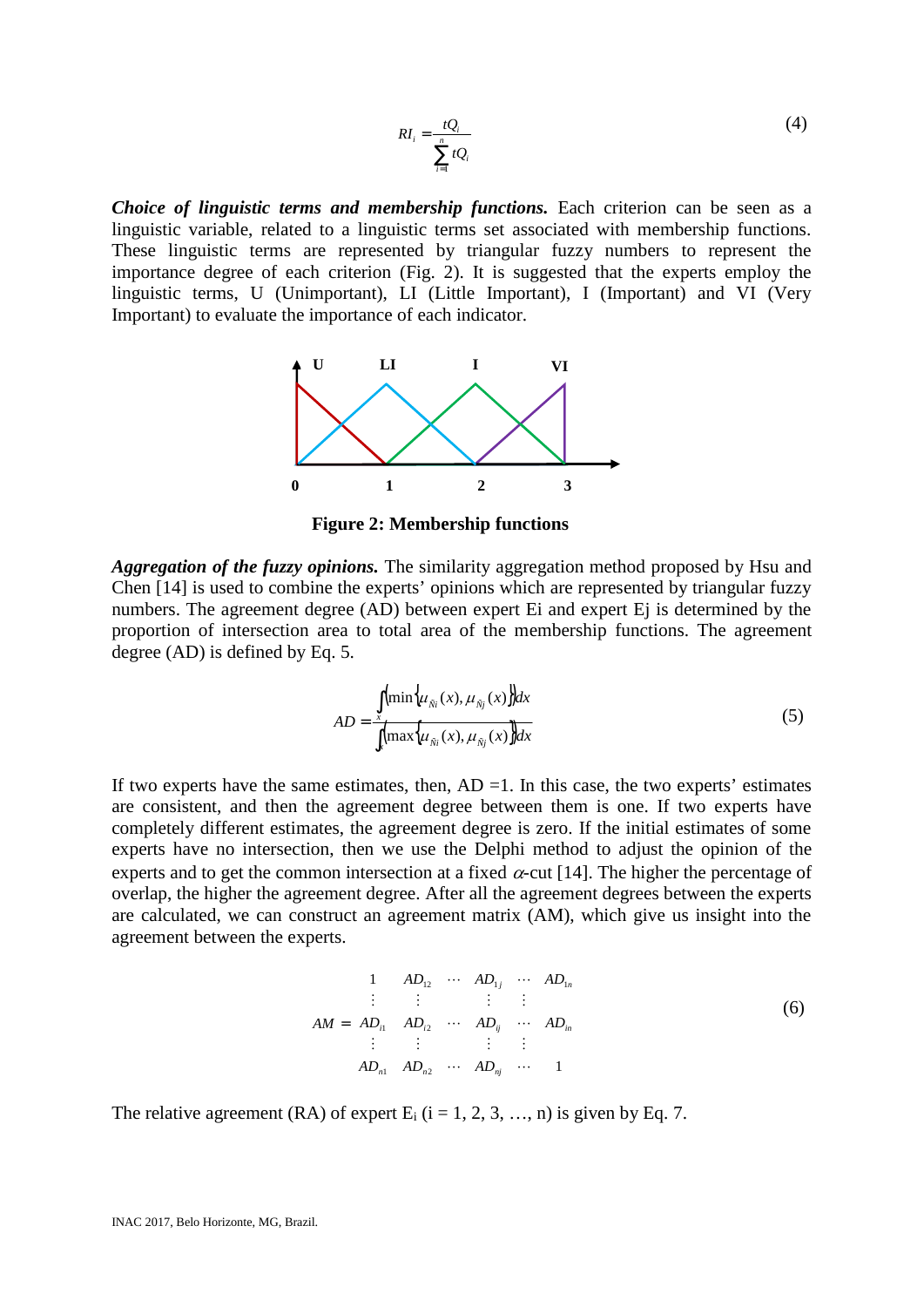$$
RA_{i} = \sqrt{\frac{1}{n-1} \cdot \sum_{j=1}^{n} (AD_{ij})^{2}}
$$
 (7)

Then we calculate the relative agreement degree (RAD) of expert  $E_i$  (i = 1, 2, 3, ..., n) by Eq. 8 and the consensus coefficient (CC) of expert E<sub>i</sub> ( $i = 1, 2, 3, \ldots$  n) by Eq. 9.

$$
RAD_i = \frac{RA_i}{\sum_{i=1}^{n} RA_i}
$$
 (8)

$$
CC_i = \frac{RAD_i \cdot RI_i}{\sum_{i=1}^{n} (RAD_i \cdot RI_i)}
$$
(9)

Let  $\tilde{N}$  be a fuzzy number for combining expert's opinions.  $\tilde{N}$  is the fuzzy value of each leading indicator which is also triangular fuzzy number. By definition of the consensus coefficient (CC) of expert  $E_i$  (i = 1, 2, 3, …, n),  $\tilde{N}$  can be defined by Eq. 9. Referring to Eq. 10,  $\tilde{n}$ , is the triangular fuzzy number relating to the linguistic terms, U (Unimportant), LI (Little Important), I (Important) and VI (Very Important).

$$
\tilde{N} = \sum_{i=1}^{n} \left( CC_i \cdot \tilde{n}_i \right) \tag{10}
$$

*Ideal usability pattern.* The ideal usability pattern as a reference for the usability evaluation of nuclear medical equipment is established by calculating the normalized importance degree (NID) of each ergonomic criterion that makes up each property relevant to design good user interfaces. The normalized importance degree (NID) of each ergonomic criterion is given by deffuzification of its triangular fuzzy number  $\tilde{N}(a_i, b_i, c_i)$ , where  $b_i$  represents the importance degree. Then, NID can be defined by Eq. 11.

$$
NID_i = \frac{NID_i}{\text{the largest numerical value of bi}}
$$
 (11)

#### **4.3 Usability evaluation based on ideal usability pattern**

This third phase of the fuzzy method will be to obtain the actual level of usability as perceived by each user of the interfaces and compared it to the ideal usability pattern. In this step, the linguistic values will be used to assess the compliance degrees of the ergonomic criteria to a specific interface of nuclear medical equipment given by users. It is suggested that the users employ the linguistic terms, SD (Strongly Disagree), PD (Partially Disagree), NAND (Neither Agree Nor Disagree), PA (Partially Agree), SA (Strongly Agree) (Fig. 4).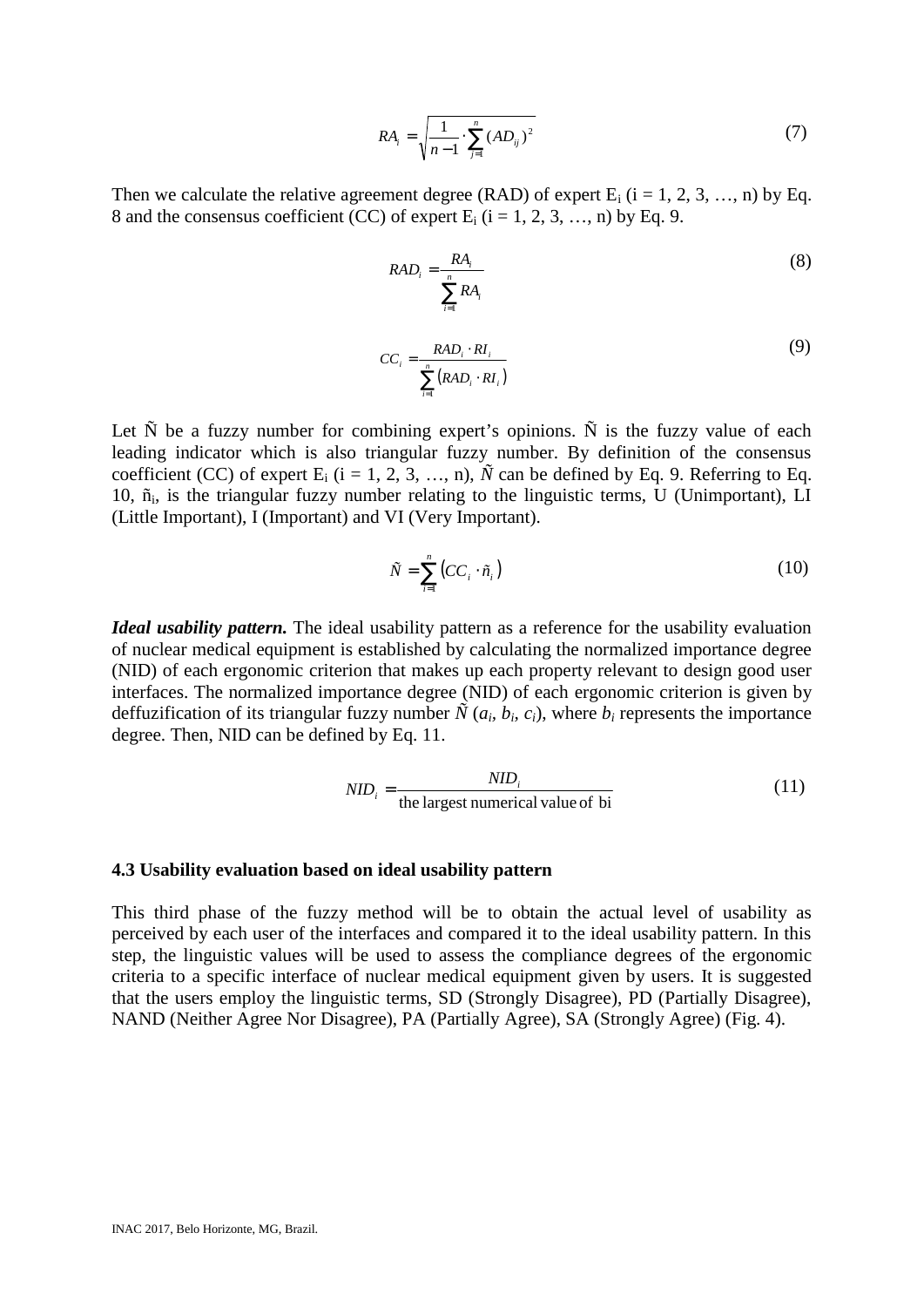

**Figure 4: Membership functions for usability evaluation.**

Using the center of area defuzzification method [15] will be calculated the compliance degree (CD) with the usability pattern by Eq. 12. In Eq. 12, *cd* is the compliance degree of the ergonomic criterion in the nuclear medical equipment.

$$
CD = \frac{\sum_{i=1}^{k} NID_i \cdot cd_i}{\sum_{i=1}^{k} NID_i}
$$
 (12)

## **5. RESULTS**

The usability evaluation of the Digital Spectrometer ESP 13004 was performed. This equipment was developed by the Nuclear Instrumentation Department of Nuclear Engineering Institute (IEN). The Digital Spectrometer ESP 13004 is a nuclear pulse counting digital system, of easy operation and low power consumption, capable to assist mainly the activities related to nuclear medicine. The equipment is intended for measuring of ionizing radiations in diagnosis "in - vivo" and radiotherapy "in-vitro". The Digital Spectrometer was projected to be operated through one personal computer with specific software that offers multiple interfaces. The figure 5 shows one of the interfaces, the calibration interface. The ideal usability pattern was obtained based on the opinion of twelve experts in nuclear medical equipment. The usability evaluation of the Digital Spectrometer ESP 13004 was performed by ten representative users. The ideal usability pattern and the compliance degrees were computed and showed in table 2.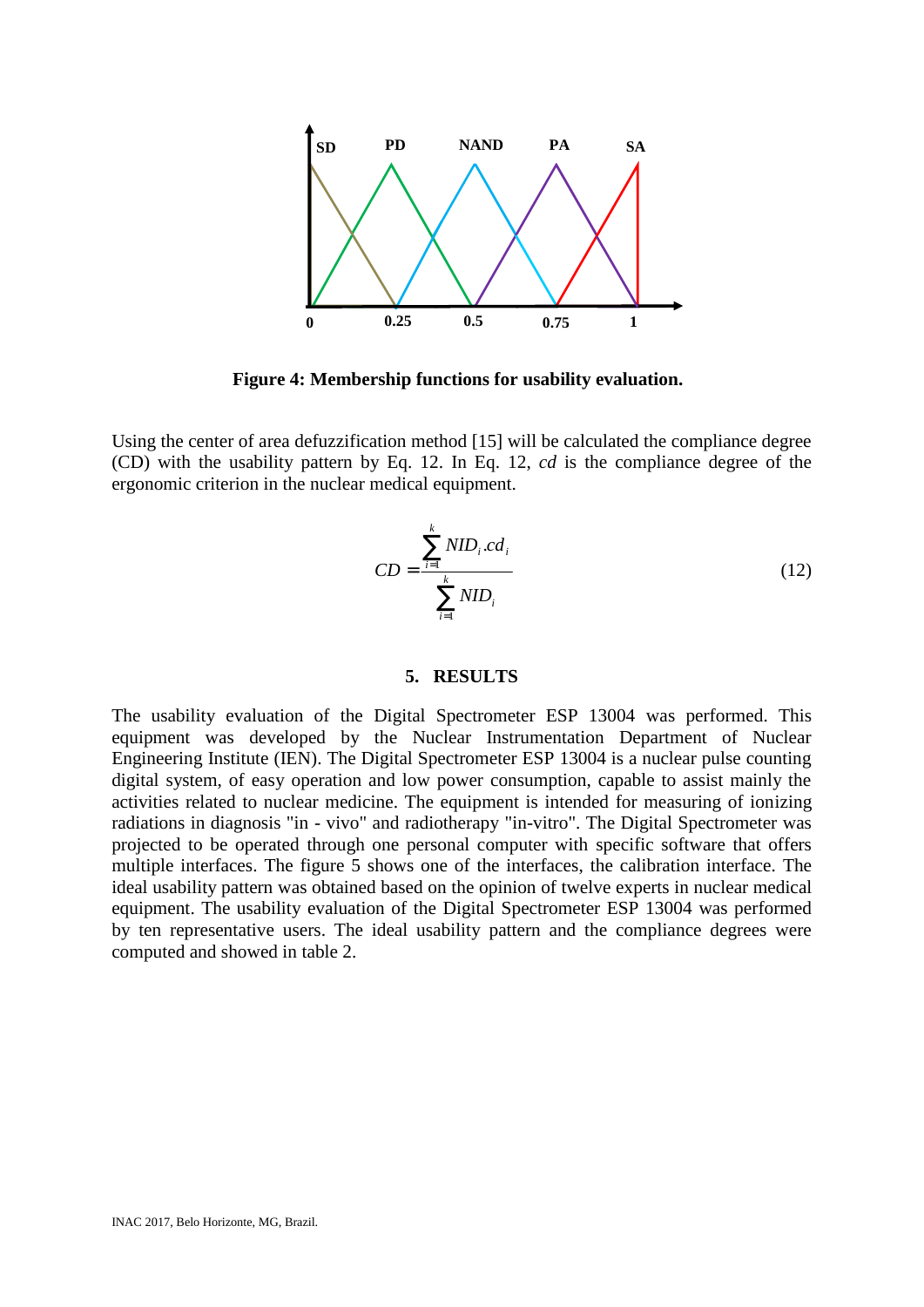

**Figure 5: Calibration interface of the Digital Spectrometer ESP 13004.**

| Ergonomic criteria                           | <b>Ideal usability pattern</b> | <b>Compliance degree</b> |
|----------------------------------------------|--------------------------------|--------------------------|
| 1. Action-effect consistency                 | 0.791                          | 0.91                     |
| 2. Consistency and standards                 | 0.900                          | 0.91                     |
| 3. Aesthetic design                          | 0.899                          | 0.94                     |
| 4. Visibility of system status               | 0.995                          | 0.38                     |
| 5. Colors                                    | 0.768                          | 0.97                     |
| 6. Reading ability                           | 0.891                          | 0.94                     |
| 7. Facilitation                              | 0.827                          | 0.84                     |
| 8. Minimum actions                           | 0.807                          | 0.94                     |
| 9. Information density                       | 0.948                          | 1.00                     |
| 10. User control and freedom                 | 1.000                          | 0.47                     |
| 11. Help users recognize and diagnose errors | 0.753                          | 0.25                     |
| 12. Protection against errors                | 0.832                          | 0.91                     |
| 13. Homogeneity and coherence                | 0.946                          | 0.97                     |
| 14. Meaning of the codes                     | 0.773                          | 0.97                     |

**Table 2: Ideal usability pattern and compliance degrees.**

The evaluation method based on the metrics of the ergonomic criteria presented a compliance degree of the 0.81 with the ideal usability pattern. This result showed that the usability of the Digital Spectrometer ESP 13004 is satisfactory. However, this system presented problems related to three ergonomic criteria: "Visibility of system status", "User control and freedom" and "Help users recognize and diagnose errors". We consider satisfactory a compliance degree greater than 0.75, because this value already represent a strongly agreement with the ideal usability pattern (see Fig. 4). This represents a  $\alpha$ -cut at 0.75 of the fuzzy set "ergonomic criteria".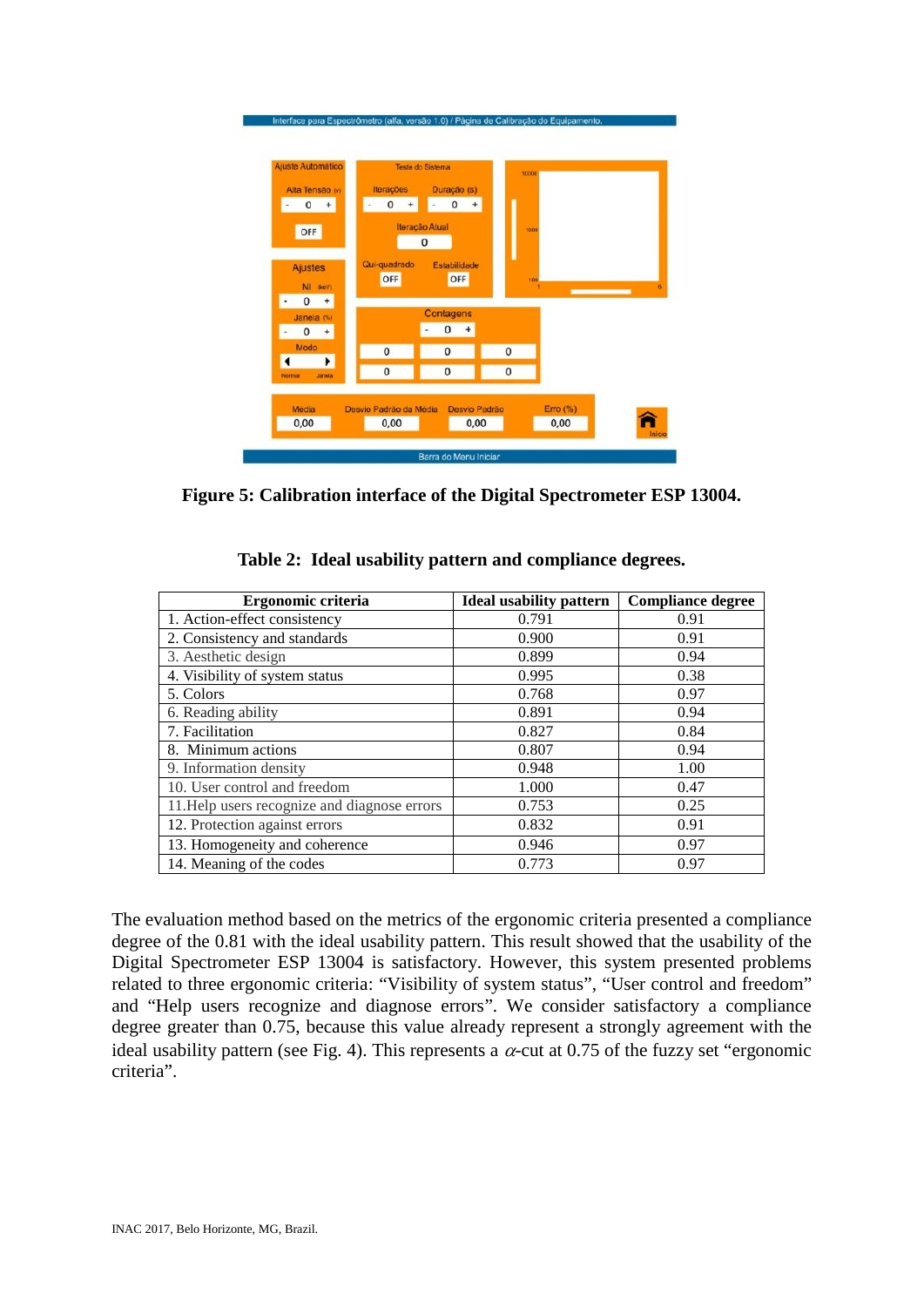## **6. CONCLUSIONS**

In this paper we described a method for usability evaluation of nuclear medical equipment. We proposed a method that uses ergonomic criteria and properties of Fuzzy Sets Theory. We developed a usability pattern using a similarity aggregation method to aggregate fuzzy individual opinions, considering the difference of importance of each expert. A pilot study in the Digital Spectrometer ESP 13004 shows that this method based on ergonomic criteria and fuzzy logic offers interesting perspectives to design good user interfaces. Using this method we identified problems related to three ergonomic criteria: "Visibility of system status", "User control and freedom" and "Help users recognize and diagnose errors". These specific problems should be investigated in order to implement design modifications to improve usability. This means that this evaluation method is a proactive tool to provide a basis for checking usability of medical device interfaces.

As suggestions for future research, we highlight: (1) the development of a computational system in order to automate the use of the method to evaluate an interface online; (2) the periodic application of the method to estimate how new corrective actions change usability levels.

#### **ACKNOWLEDGMENTS**

The authors gratefully acknowledge the support of Fundação de Amparo a Pesquisa do Rio de Janeiro (FAPERJ).

#### **REFERENCES**

- 1. Hyman, W.A. "Errors in the Use of Medical Equipment." *In:Bogner, M.S.(Ed.), Human Error in Medicine*. London: Lawrence Erlbaum Associates (1994).
- 2. Rubin, J. *Handbook of usability testing*. New York: John Wiley & Sons (2004).
- 3. Preece, J., Roger, Y., Sharp, H., Benyon, D., Holland, S., Carey, T. *Human-computer interaction*. Addison-Wesley Publishing Company (1994).
- 4. Axtell, C. M. "Problems Integrating User Participation into Software Development". International J. Human-Computer Studies, v. 47, **2**, p. 323-345 (1997).
- 5. Nielsen, J. *Usability Engineering*. Academic Press, San Diego, (1993).
- 6. Bastien, C.; Scapin, D. "Ergonomic criteria for the evaluation of human-computer interfaces". Report Technique, Rocquencourt: Institut National de Recherche en Informatique et en Automatique, **153**, (1993).
- 7. International Organization for Standardization. *ISO 9241: Usability Requirements* (1998).
- 8. Dix, A., Finlay, J., Abowd, G., Beale, R. *Human-Computer Interaction*. Prentice-Hall International (1998).
- 9. Zadeh, L. A. "Fuzzy Logic = Computing with words". IEEE Transactions on Fuzzy Systems, **4**, pp. 103-111 (1996).